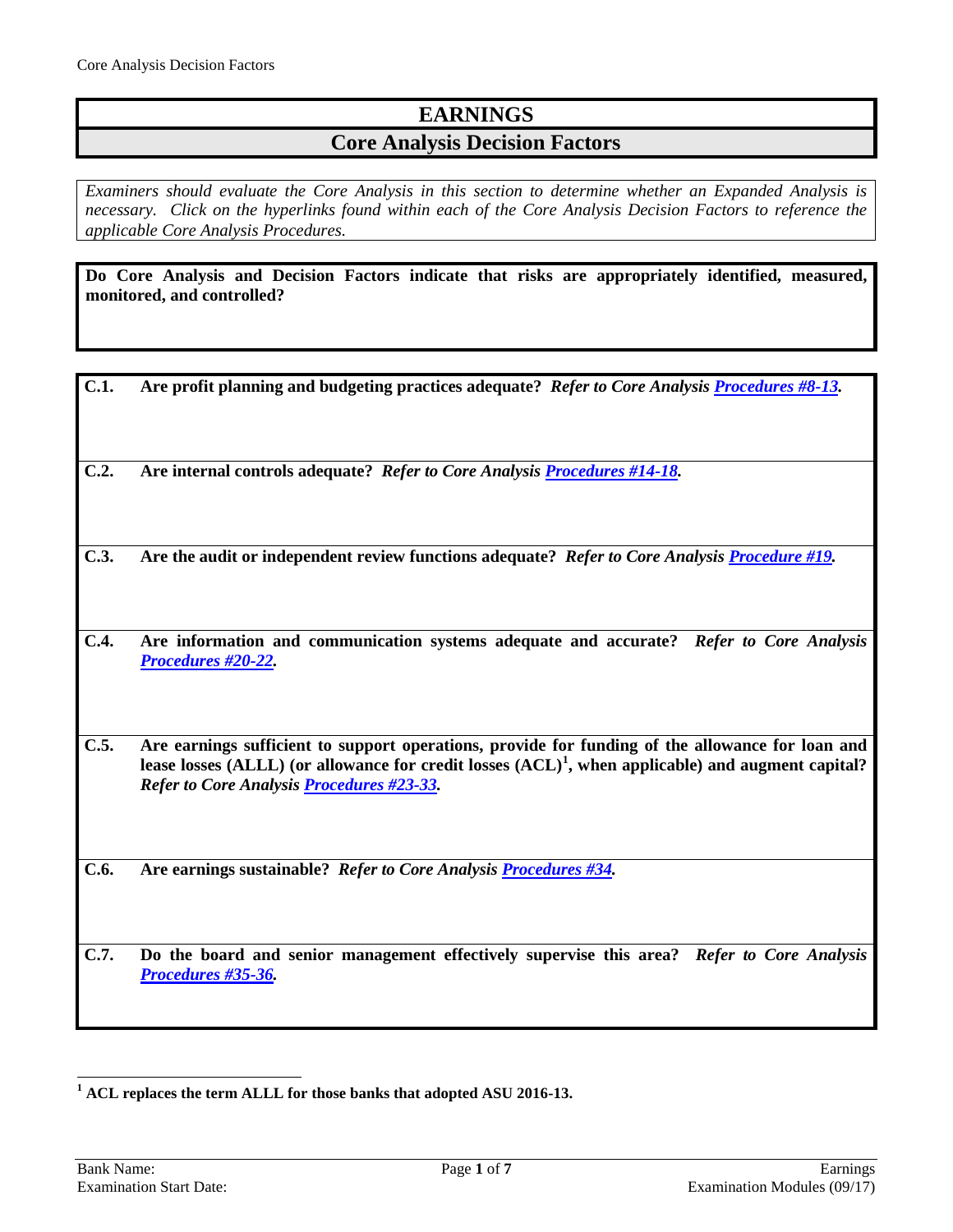## **EARNINGS**

## **Core Analysis Procedures**

*Examiners are to consider the following procedures but are not expected to perform every procedure at every bank. Examiners should complete only the procedures relevant for the bank's activities, business model, risk profile, and complexity. If needed, based on other identified risks, examiners can complete additional procedures. References to laws, regulations, supervisory guidance, and other resources are not all-inclusive.*

### **Preliminary Review**

- **1. Review previous reports of examination, prior examination work papers, and file correspondence for an overview of any previously identified earnings concerns, strengths, or other considerations.**
- **2. Review recent audits and independent reviews to identify deficiencies concerning the reliability of management information systems (MIS) that may affect the quality and reliability of reported earnings.**

**3. Review management's remedial actions to correct examination and audit deficiencies.**

**4. Discuss with management any recent or planned changes in strategic objectives and their implications for profit plans.**

**5. Review board and committee minutes along with management reports to determine the adequacy/quality of MIS systems and reports.**

**6. Review recent Uniform Bank Performance Reports (UBPR) to develop an initial assessment of overall earnings performance. Consider the impact of Subchapter S tax filing status when selecting performance ratios to review.**

**7. Compare financial statements, UBPRs, and Consolidated Reports of Condition and Income (Call Reports) to determine whether there have been any significant changes that could materially affect earnings performance.**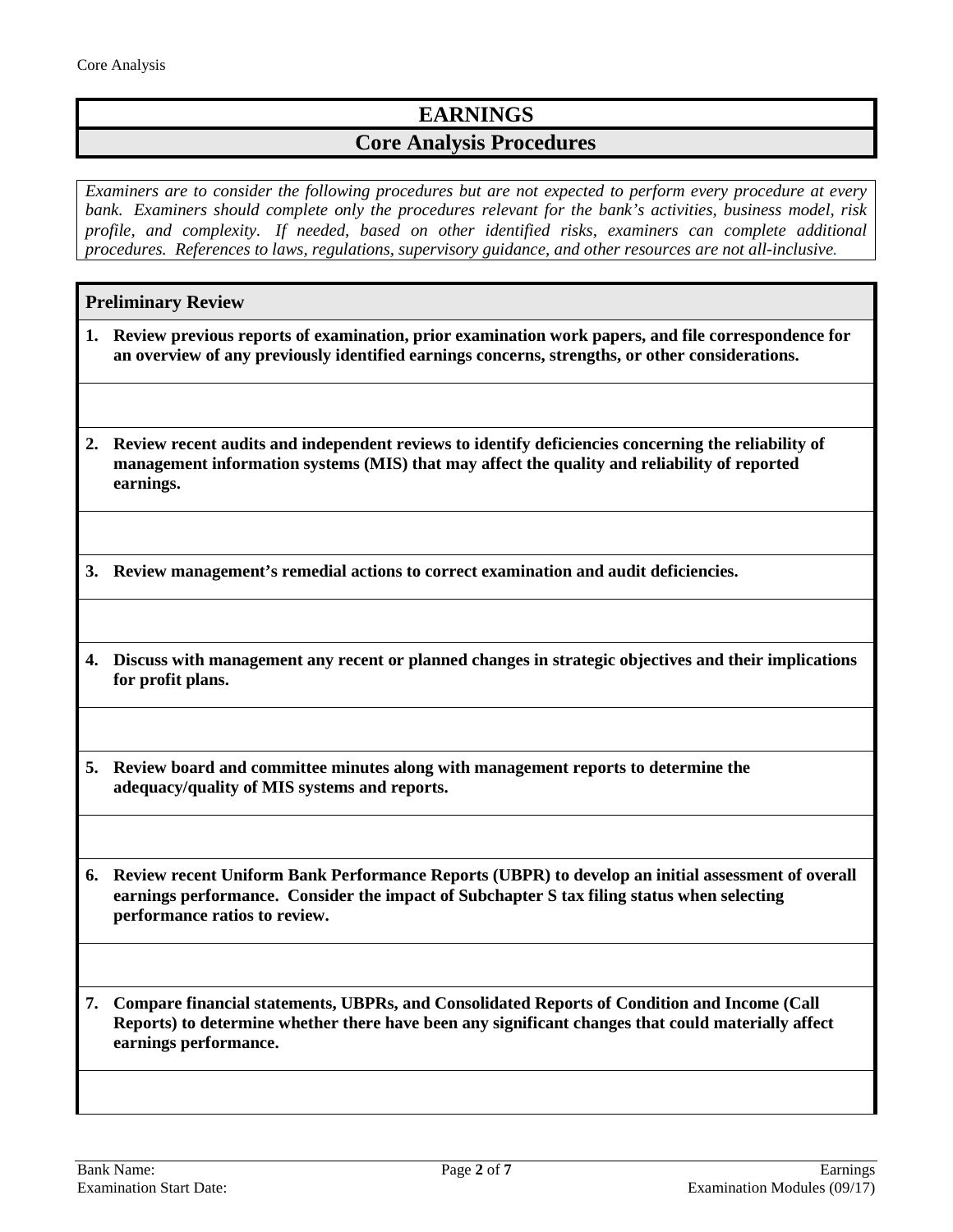### <span id="page-2-0"></span>**Profit Planning and Budgeting Practices**

- **8. Review the strategic plan to determine the board's goals and objectives over the near- and moderateterm, including consideration of local and national economic conditions, new products or services, and growth.**
- **9. Assess the potential impact of new strategic initiatives on future earnings performance. Consider the following:**
	- **Branching activities;**
	- **Acquisition/merger activity;**
	- **New products and services; and**
	- **Anticipated outlays (e.g., technological upgrades).**
- **10. Determine whether profit plans and budgeting practices are realistic, consistent with the strategic plan, and address the following areas with detail appropriate for the business model, size, complexity, and risk profile:**
	- **Local and national economic conditions,**
	- **Competitive environment,**
	- **Strategic plans,**
	- **New or changing products and business lines,**
	- **Growth objectives,**
	- **Capital requirements,**
	- **Managerial resources,**
	- **Asset and liability mix and pricing,**
	- **Funding strategies,**
	- **Anticipated level and volatility of interest rates,**
	- **Interest rate and maturity mismatches, and**
	- **Anticipated funding of the ALLL (or ACL, when applicable).**

**11. Determine whether profit plans realistically assess the costs associated with the risk management processes needed for new initiatives, changes in risk appetite, and potential deterioration in asset quality or market conditions.**

**12. Assess the timeliness of preparing and approving the profit plans and budgets.**

**13. Compare earnings performance to budget forecasts. Determine whether management compares**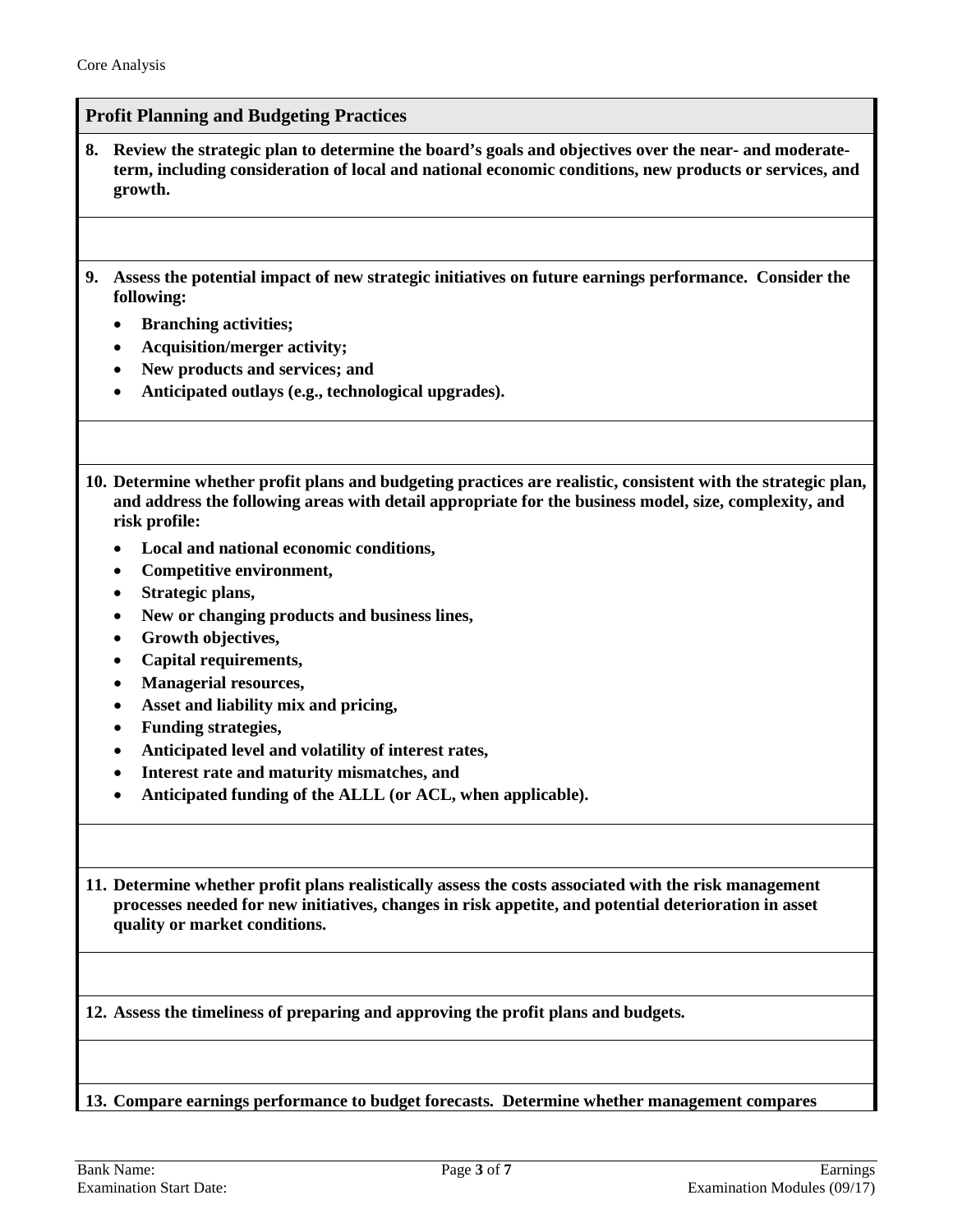**budgeted performance to actual performance on a periodic basis, modifies projections when interim circumstances change significantly, and evaluates budget forecasts under multiple stress scenarios.**

<span id="page-3-0"></span>**Internal Controls**

**14. Review management's procedures to prevent, detect, and correct errors with respect to MIS.** 

**15. Determine whether the income and expense posting, reconcilement, and review functions are independent.** 

**16. Consider testing selected income, expense, and balance sheet items to observe the flow of transactions and to identify internal control weaknesses. Areas commonly selected for review are:**

- **High levels of other income in miscellaneous-income, service-fee, or unusual accounts;**
- **Proper amortization of loan origination fees;**
- **Insider expense accounts;**
- **Management fees or other payments to affiliates or insiders;**
- **Significant legal or consulting fees;**
- **Prepaid accounts;**
- **Stale items; and**
- **Expenses accrued and unpaid.**

**17. Determine whether significant or non-recurring income, expenses, and capital charges are reviewed and authorized by senior management and the board.**

**18. Determine whether insider or affiliate-related income and expense items are routinely reviewed for authorization, appropriateness, and compliance with laws and regulations.**

<span id="page-3-1"></span>**Audit or Independent Review**

- **19. Determine whether the audit or independent review program provides sufficient coverage of earnings activities relative to the bank's business model, size, complexity, and risk profile. Determine whether these programs:** 
	- **Assess compliance with profit planning objectives, accounting standards, and Call Report Instructions;**
	- **Include sufficient transaction testing to assure income and expenses are accurately recorded;**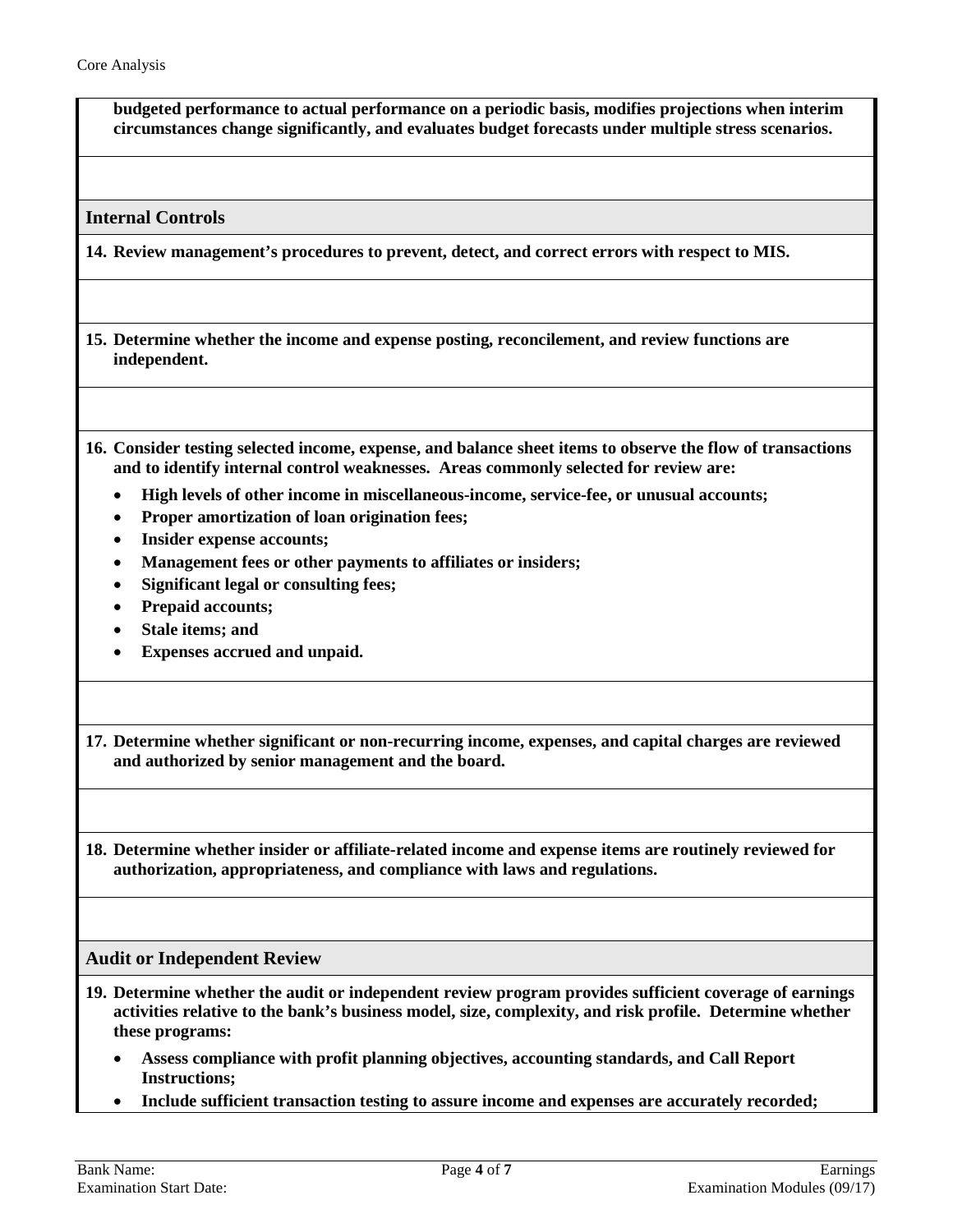- **Assess separation of duties and internal controls;**
- **Assess the adequacy, accuracy, and timeliness of reports to senior management and the board;**
- **Recommend corrective action when warranted; and**
- **Verify implementation and effectiveness of corrective action.**

<span id="page-4-0"></span>**Information and Communication Systems**

**20. Determine whether managerial reports provide sufficient information relative to the business model, size, complexity, and risk profile of the bank.**

- **21. Evaluate the accuracy and timeliness of reports produced for the board and executive management. Reports may include:**
	- **Periodic earnings results,**
	- **Budget variance analyses,**
	- **Income and expense projections,**
	- **Nonrecurring or cyclical items,**
	- **Exposure to interest rate/market risk,**
	- **Large item reviews,**
	- **Insider related transaction disclosures, and**
	- **Tax planning analyses.**
- **22. Validate the accuracy of Call Reports as appropriate. Review bank work papers, the general ledger, and downloaded exception reports; and interview bank personnel to verify the accuracy of Call Report schedules RI, RI-A, RI-B, RI-C, RI-D, RI-E, and RC-K.**

<span id="page-4-1"></span>**Ratio and Trend Analysis**

**23. Assess the level and trend of the return on average assets (ROAA) relative to historical performance, peer comparisons, the organization's business model, risk profile, balance sheet structure/composition, and local and national economic conditions. Consider the amount and volatility of income from highrisk assets, asset concentrations, non-recurring items, and accounting practices subject to management discretion (which could manipulate earnings). Identify and assess areas needing further investigation.**

**24. Evaluate the level, trend, and stability of the net interest margin (NIM). Discuss with credit, market, and liquidity risk examiners the impact to present and future earnings performance from potential changes in asset quality, market fluctuations, and interest rates.**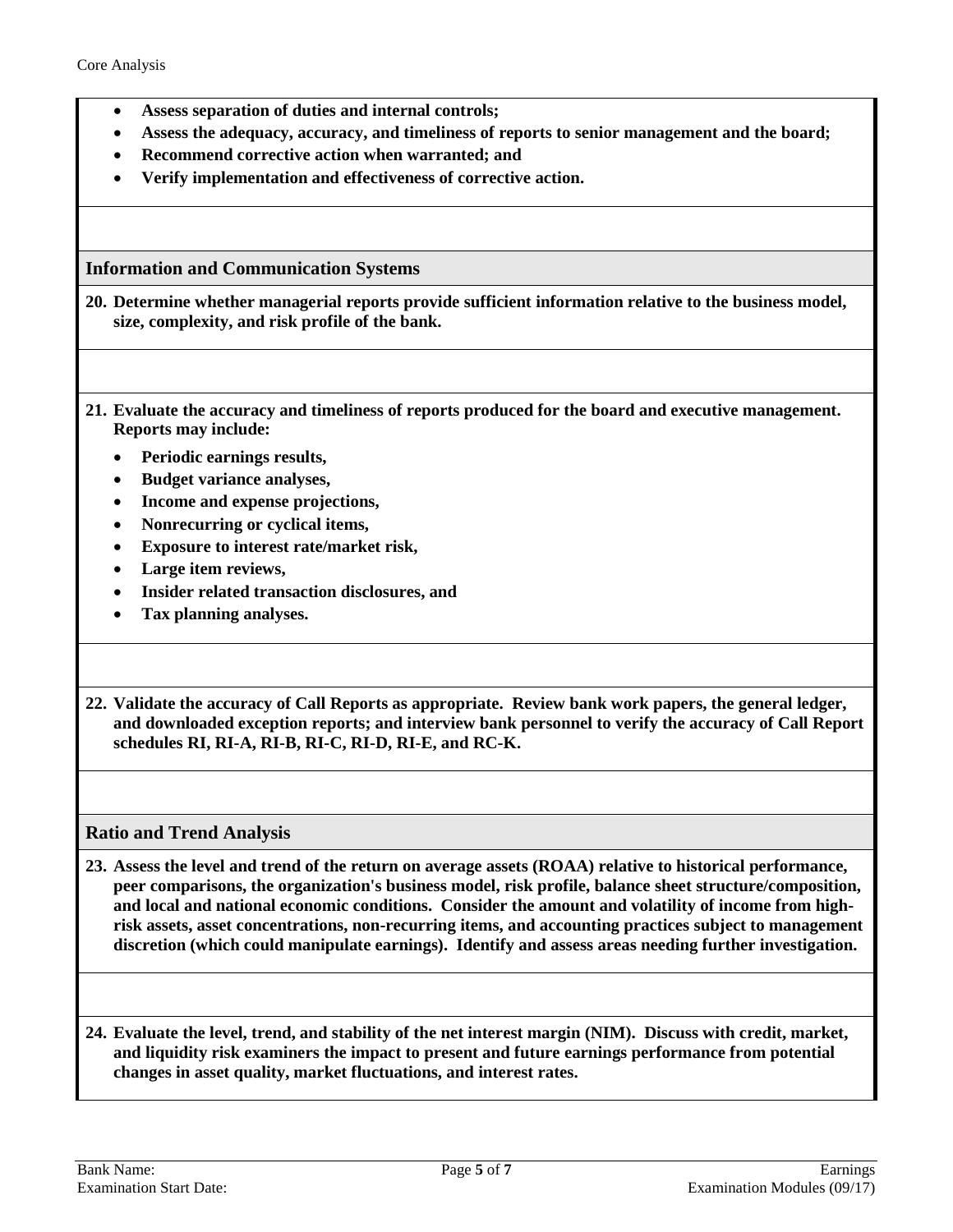**25. Evaluate the level and trend of overhead in relation to operational activities. Consider the effect of strategic initiatives (such as, new products/services, branch openings/closings, and staffing increases/decreases).**

**26. Evaluate the level, trend, and sources of non-interest income. Discuss with management any projections for changes in fee structures. Consider the impact of changes in interest rates and market conditions on mortgage banking income, securities gains, or other non-interest revenue sources.**

**27. Review the level and trend of provisions to the ALLL (or ACL, when applicable) and the relationship to actual loan losses to determine the impact of asset quality on earnings. Discuss with the examiner(s) responsible for loan review the potential need for additional provision expenses resulting from examination findings.**

**28. Review the level, trend, and expected frequency of non-operating gains and losses and their impact on earnings.**

**29. Consider the impact to earnings from purchased-impaired accounting practices, and if applicable, discuss with an accounting specialist.** 

**30. Determine whether there have been or are expected to be any non-recurring events and consider their impact to earnings performance. If necessary for comparison purposes, evaluate this impact on a taxequivalent basis.** 

**31. Evaluate the level and trend of income tax payments recognizing the bank's basis for filing taxes. (e.g., Subchapter S, tax allocation agreement)**

**32. Determine whether transactions between affiliated organizations and subsidiaries have an impact on the bank's earnings.**